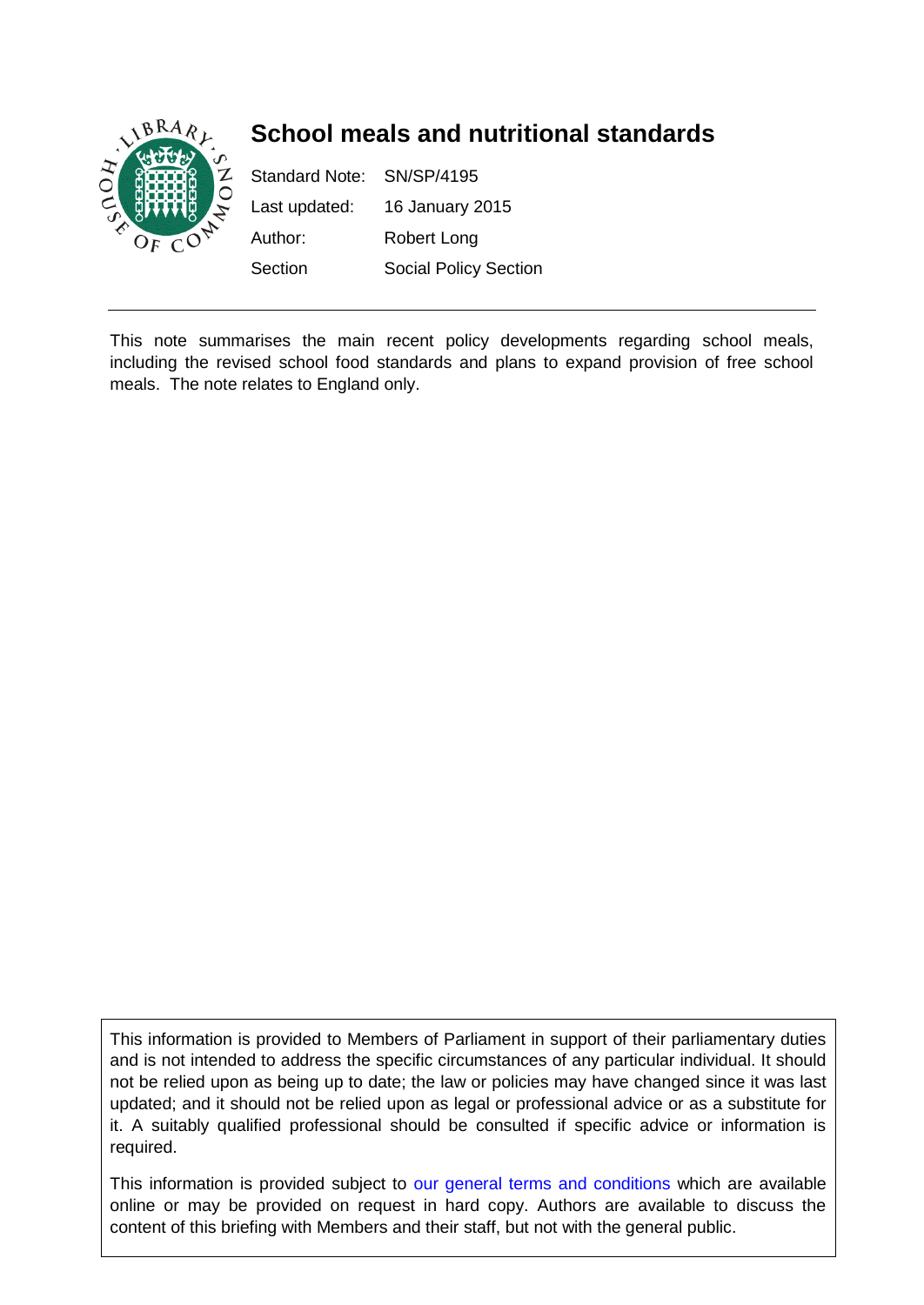# **Contents**

| 1            |                                                         | <b>Background</b>                                             |   |
|--------------|---------------------------------------------------------|---------------------------------------------------------------|---|
| $\mathbf{2}$ | <b>Revised School Food Standards: From January 2015</b> |                                                               | 3 |
|              | 2.1                                                     | The School Food Plan                                          | 3 |
|              | $2.2^{\circ}$                                           | The Revised School Food Standards                             | 3 |
| 3            | <b>Funding for School Meals</b>                         |                                                               | 4 |
|              | 3.1                                                     | The School Lunch Grant (2008-11)                              | 4 |
|              | 3.2                                                     | Funding for School Meals from April 2011                      | 4 |
| 4            | <b>Free School Meals</b>                                |                                                               | 5 |
|              | 4.1                                                     | Eligibility                                                   | 5 |
|              |                                                         | Free School Meals in Academies and Free Schools               | 5 |
|              | 4.2                                                     | Free School Meals for all Reception, Year 1 and Year 2 pupils | 5 |
|              | 4.3                                                     | Free School Meals Pilot 2009-2011                             | 8 |

# <span id="page-1-0"></span>**1 Background**

Nutritional standards for school dinners were first established in the 1940s in England but abolished in 1980. Subsequently, the School Standards and Framework Act 1998 gave the Secretary of State the power to make regulations prescribing nutritional standards and other nutritional requirements for school meals. It also placed a duty on LEAs and the governing bodies of schools maintained by LEAs when they provide lunches to provide them for registered pupils in line with the standards. In April 2001, statutory nutritional standards for school lunches were reintroduced by the *Education (Nutritional Standards for School Lunches) Regulations 2000* (since superseded).

Research carried out in 2004 by the then Department for Education and Skills (DfES) and the Food Standards Agency showed that while schools and caterers responded positively to the standards, in practice, children and young people continued to make unhealthy choices. Statistics from the Annual Health Survey for England 2004 showed that the levels of obesity for children had risen over the previous 10 years. Ongoing concerns led to the publication in 2004 of the DfES's guidance, *Healthy Living Blueprint for Schools*, and the Government's white paper, *Choosing Health: Making Healthy Choices Easier*.

In March 2005 the then Labour Government announced a series of measures to improve school meals, which were followed in May 2006 by the announcement of new nutritional standards for school meals. The *[Education \(Nutritional Standards for School Lunches\)](http://www.legislation.gov.uk/uksi/2006/2381/contents/made)  [\(England\) Regulations 2006](http://www.legislation.gov.uk/uksi/2006/2381/contents/made)* introduced these changes. Over the following years, interim standards for school lunches and other school food (such as in tuck shops and breakfast clubs) were developed and replaced by final standards in September 2009.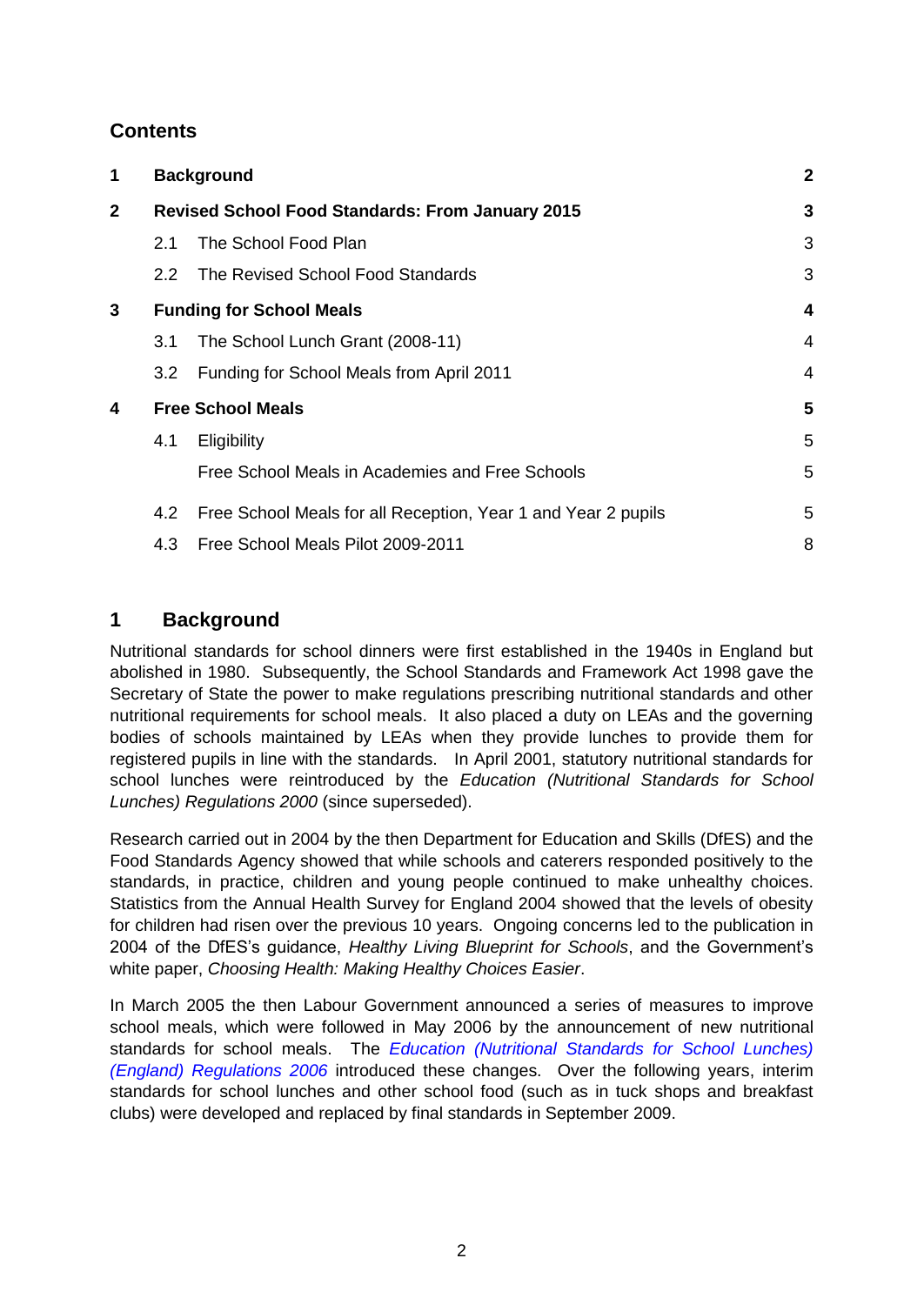# <span id="page-2-0"></span>**2 Revised School Food Standards: From January 2015**

### <span id="page-2-1"></span>**2.1 The School Food Plan**

In April 2012, the then Education Secretary, Michael Gove, asked John Vincent and Henry Dimbleby, the founders of Leon restaurants, to conduct an independent review of school food. In July 2013, Vincent and Dimbleby published the [School Food Plan,](https://www.gov.uk/government/publications/the-school-food-plan) which provided a wide range of steps for schools to increase the take-up of school meals, to improve the quality of school meals, as well as to take other measures such as teaching pupils about cooking and ingredients.<sup>1</sup>

### <span id="page-2-2"></span>**2.2 The Revised School Food Standards**

The [School Food Plan](https://www.gov.uk/government/publications/the-school-food-plan) included proposals for revised food standards, intended to be easier to implement and enforce. The Plan stated that if the new standards were agreed to be effective from a practical and nutritional standpoint, the Secretary of State had agreed to make them mandatory across all types of school; <sup>2</sup> as previously stated, academies and free schools currently do not have to adhere to the published standards. The Government ran a [consultation](https://www.gov.uk/government/consultations/revised-standards-for-food-in-schools--2) on revised standards between March and April 2014.<sup>3</sup>

In June 2014, the Secretary of State [announced](https://www.gov.uk/government/news/new-school-food-standards) a new set of standards for food served in schools, alongside the Government response to the spring consultation. 4 The announcement stated that the revised standards were "designed to make it easier for school cooks to create imaginative, flexible and nutritious menus. They will be mandatory in all maintained schools, and new academies and free schools." 5 *[The Requirements for School Food Regulations](http://www.legislation.gov.uk/uksi/2014/1603/contents/made)  [2014](http://www.legislation.gov.uk/uksi/2014/1603/contents/made)*, published on the same day, provided for these changes. The regulations came into force on 1 January 2015.

The Government published [advice](https://www.gov.uk/government/uploads/system/uploads/attachment_data/file/393122/School_food_in_England_2015.pdf) for schools on the new regulations on 8 January 2015. It applies to:

- all local authority maintained schools
- pupil referral units
- academies that opened prior to 2010
- academies and free schools with agreed funding from June 2014
- non-maintained special schools

The School Food Plan website provides a [summary](http://www.schoolfoodplan.com/wp-content/uploads/2014/09/School_Food_Standards_140911-V2c-tea-towel.pdf) of what should be provided (e.g. one or more portions of fruit every day; a portion of meat or poultry on three or more days each week, or a portion of non-dairy protein on three or more days each week for vegetarians). A [practical guide](http://www.schoolfoodplan.com/wp-content/uploads/2014/09/School-Food-Standards-Guidance-FINAL-140911-V2C.pdf) is also provided.

Academies that opened from 2010 and agreed funding prior to June 2014 are not bound by these standards, which are not part of their funding agreements. The Government has said that these schools had overwhelmingly said they would adhere to the standards voluntarily:

<sup>1</sup> Department for Education, *[The School Food Plan](https://www.gov.uk/government/publications/the-school-food-plan)*, 30 July 2013

<sup>2</sup> *Ibid*., p9

<sup>3</sup> Department for Education, *[Revised standards for food in schools](https://www.gov.uk/government/consultations/revised-standards-for-food-in-schools--2)* [accessed 2 July 2014]

<sup>4</sup> Department for Education, *[Revised standards for food in schools –](https://www.gov.uk/government/uploads/system/uploads/attachment_data/file/320697/Government_Response_-_Revised_Standards_for_School_Food_Consultation_FINAL.pdf) Government response*, 17 June 2014

<sup>5</sup> Department for Education, *[New school food standards](https://www.gov.uk/government/news/new-school-food-standards)*, 17 June 2014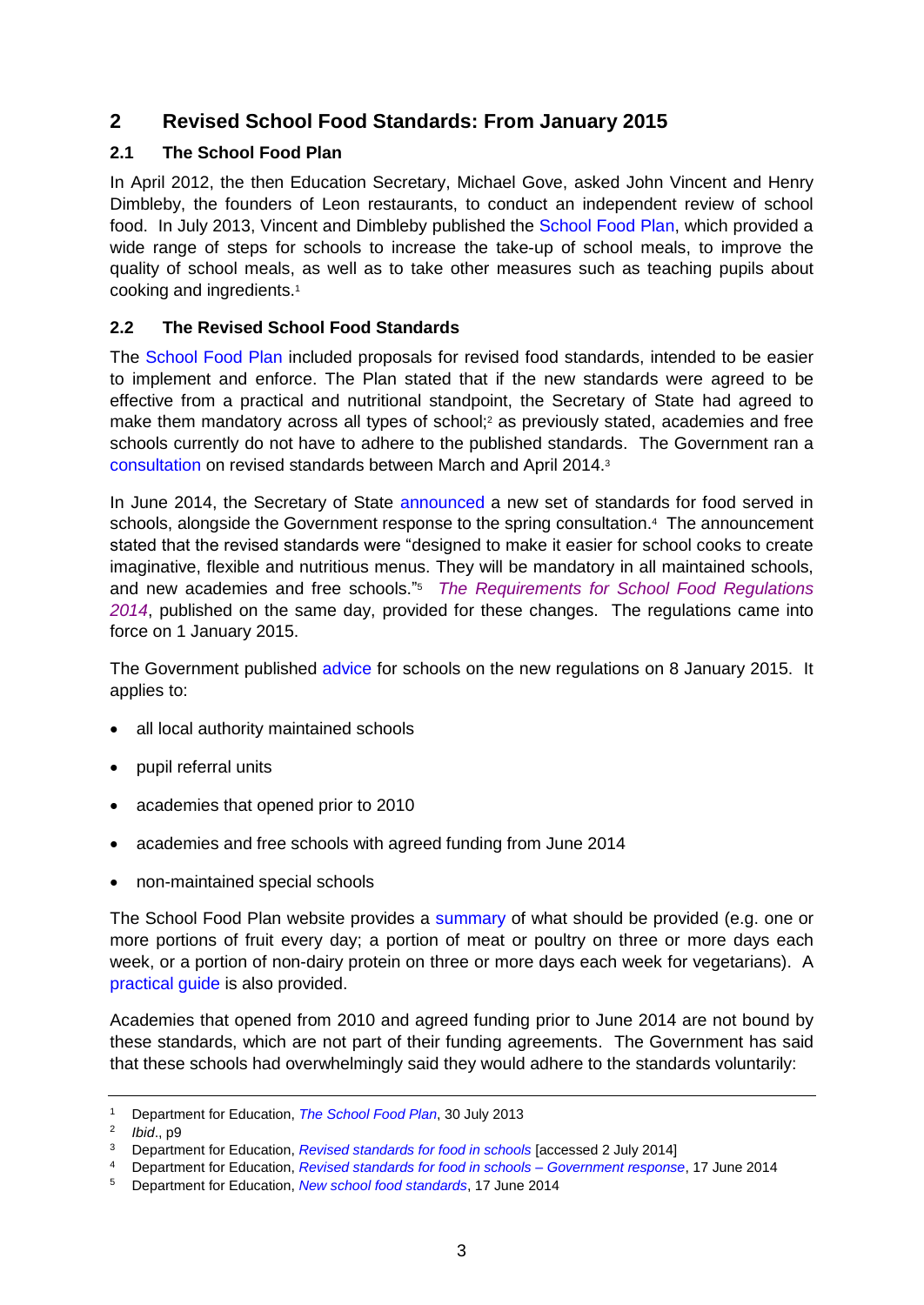**John Cryer:** To ask the Secretary of State for Education, how many (a) academies and (b) free schools that opened between September 2010 and August 2014 have not voluntarily signed up to the school food standards to date.

**David Laws**: The Department for Education does not hold this data.

Revised school food standards regulations for local authority maintained schools, academies that opened prior to September 2010 and academies and free schools in England entering into a funding agreement from June 2014 will come into effect on 1 January 2015.

The authors of the School Food Plan are encouraging academies and free schools to commit voluntarily to the new standards. 99% of those academies which responded to a survey by the School Food Trust in 2012 said they were committed to following the new food standards. All academies and free schools signing their funding agreements from spring 2014 are required to adhere to the new, less bureaucratic school food standards<sup>6</sup>

### <span id="page-3-0"></span>**3 Funding for School Meals**

#### <span id="page-3-1"></span>**3.1 The School Lunch Grant (2008-11)**

The School Lunch Grant was a specific, ring-fenced grant made to local authorities and schools until March 2011. Its aim was to increase the number of children eating healthy school meals by helping schools and councils keep down the price of a school lunch. It could only be used in four ways – to:

- Pay for ingredients for school lunch;
- Pay labour costs of catering staff;
- Buy small pieces of kitchen equipment, for example, microwaves, ovens, combi-ovens, mixers etc.;
- Pay for the nutrient analysis software required to assess whether a menu meets the national school lunch standards and the expertise to operate the software.

#### <span id="page-3-2"></span>**3.2 Funding for School Meals from April 2011**

The Government removed the ring-fence from the funding of school meals after the School Lunch Grant ended in April 2011. The following response to a Parliamentary Question sets out the Government's position:

**Nick Gibb:** The funding for schools provided through the school lunch grant has not been abolished, but continues to be available through the Dedicated Schools Grant in 2011-12. This will allow schools to make their own decisions about the use of this funding. This is in line with the Government's drive to devolve responsibility for making decisions about the best use of resources to professionals in schools. Consistent with our philosophy of reducing bureaucracy and increasing the professional autonomy of schools, we have no plans to collect information from individual local authorities of the impact of freeing up resources in this way.<sup>7</sup>

<sup>6</sup> [PQ 214314 \[Academies: Food\], 17 November](http://www.parliament.uk/written-questions-answers-statements/written-question/commons/2014-11-11/214314) 2014

<sup>7</sup> HC Deb 28 Jun 2011 530 c760-1W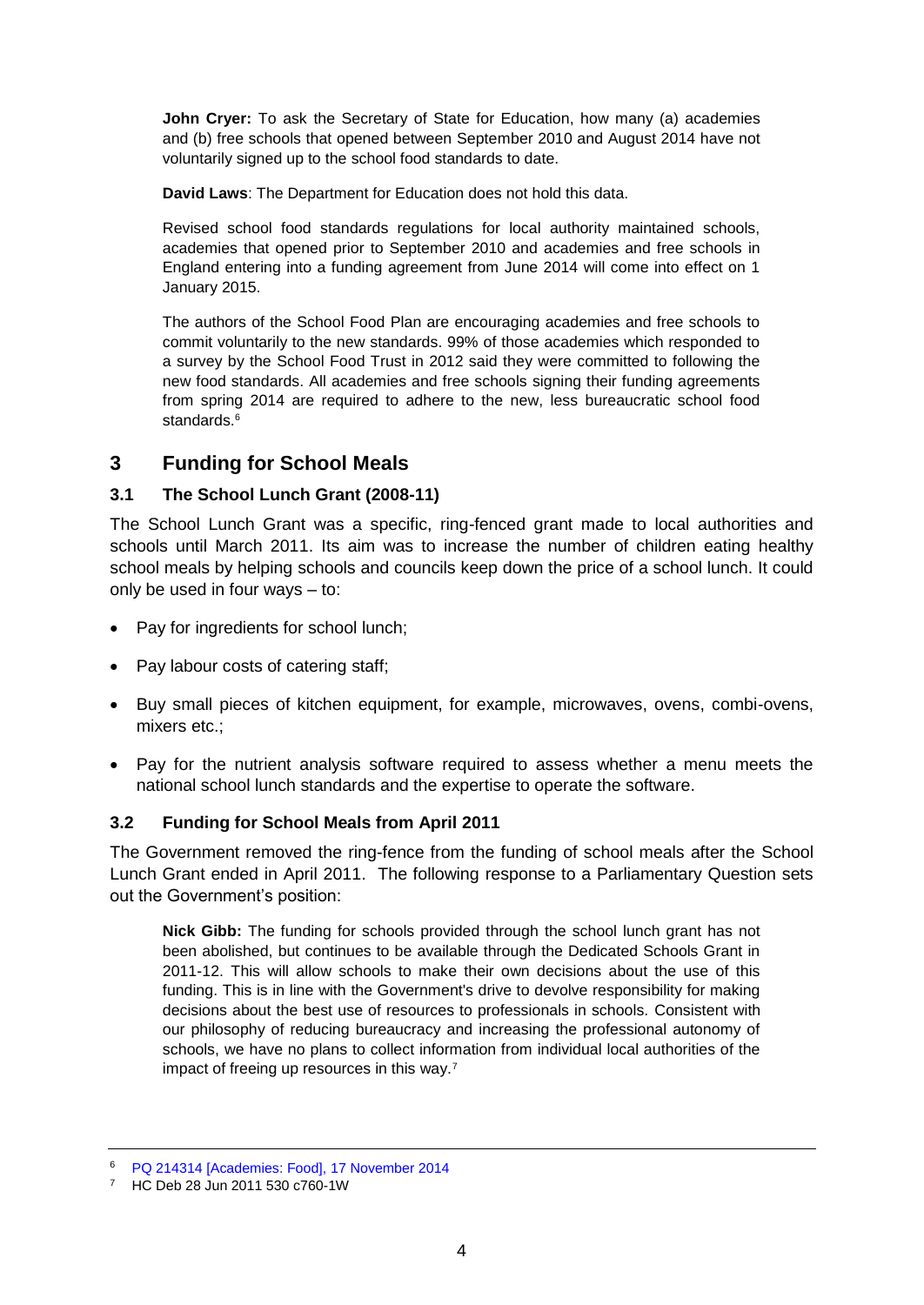# <span id="page-4-0"></span>**4 Free School Meals**

### <span id="page-4-1"></span>**4.1 Eligibility**

Parents do not have to pay for school lunches if they receive any of the following:

- Income Support
- Income-based Jobseekers Allowance
- Income-related Employment and Support Allowance
- Support under Part VI of the *Immigration and Asylum Act 1999*
- the guaranteed element of State Pension Credit
- Child Tax Credit (provided they are not also entitled to Working Tax Credit and have an annual gross income of no more than £16,190)
- Working Tax Credit run-on paid for 4 weeks after a person stops qualifying for Working Tax Credit
- Universal Credit

Children who get any of the above benefits in their own right (i.e. they get benefits payments directly, instead of through a parent or guardian) can also get free school meals.

Children under the compulsory school age who are in full time education may also be able to get free school meals.

Local authorities are responsible for providing free school lunches and applications must be made through the relevant local body.<sup>8</sup>

### <span id="page-4-2"></span>*Free School Meals in Academies and Free Schools*

An answer to a Parliamentary Question on 27 June 2011 set out the position on the provision of free school meals in Academies and Free Schools:

**Nic Dakin:** To ask the Secretary of State for Education whether *(a)* free schools and *(b)* academies will be required to provide free meals to eligible post-16 students. [59974]

**Mr Gibb:** Free schools and academies are governed by a funding agreement with the Secretary of State. The funding agreement provides the framework within which these schools operate and requires free schools and academies to provide free school meals to eligible pupils aged up to 18 years. This requirement also applies to pupils in these institutions who are aged 19 or over, if their course of study began before they attained the age of 18.<sup>9</sup>

### <span id="page-4-3"></span>**4.2 Free School Meals for all Reception, Year 1 and Year 2 pupils**

Section 106 of the *[Children and Families Act 2014](http://www.legislation.gov.uk/ukpga/2014/6/section/106/enacted)* makes provision for free school meals to be provided for all pupils in Reception, Year 1 and Year 2. This duty takes effect from

<sup>&</sup>lt;sup>8</sup> The gov.uk website publishe[s up to date information on eligibility for free school meals.](https://www.gov.uk/apply-free-school-meals)

<sup>9</sup> HC Deb 27 June 2011 c571W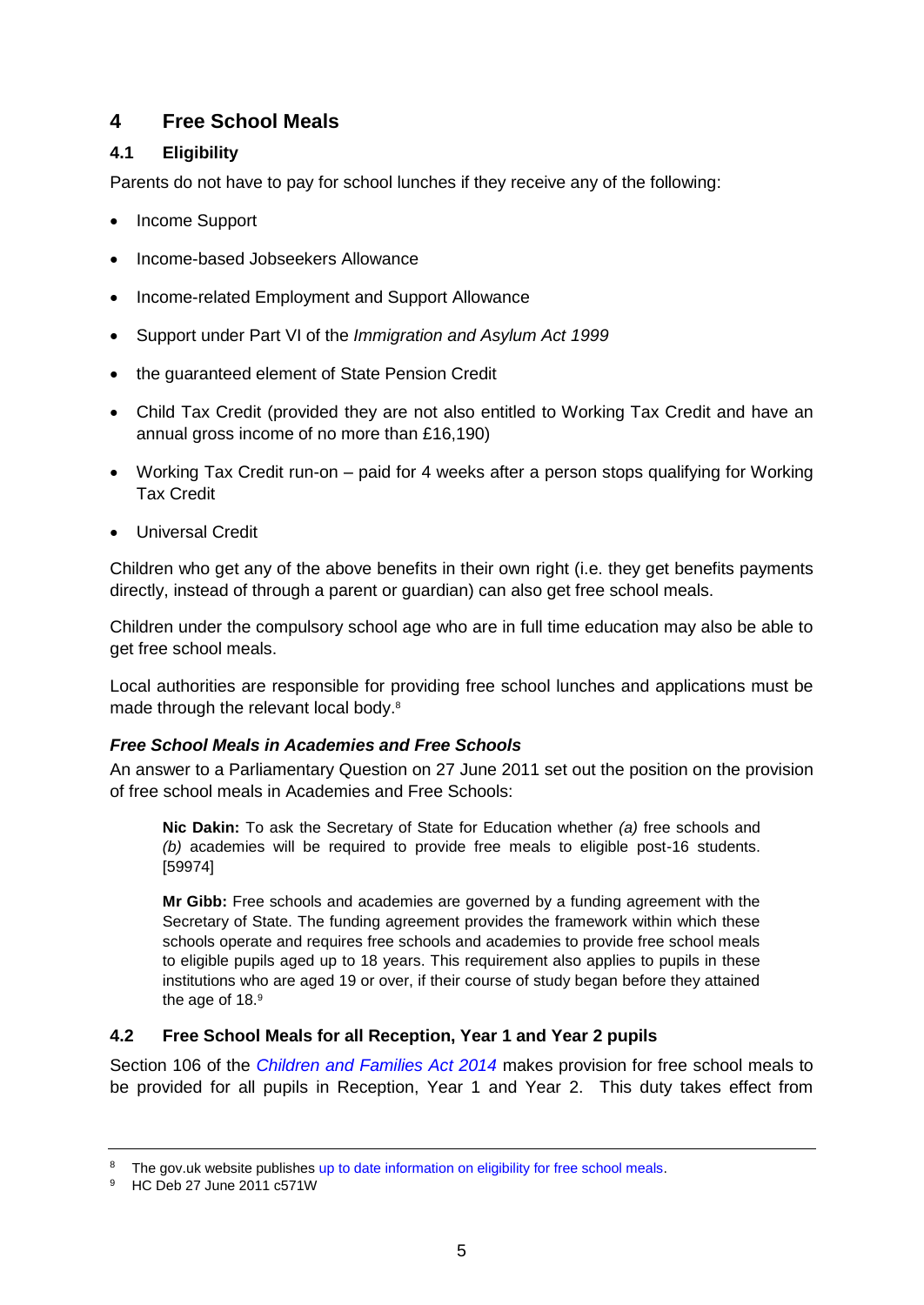September 2014 and is applicable for maintained schools, academies and free schools. [Departmental advice](https://www.gov.uk/government/publications/universal-infant-free-school-meals) for schools on fulfilling the new duty was published in March 2014.<sup>10</sup>

The policy of universal free school meals for infant pupils was announced by the Deputy Prime Minister, Nick Clegg, in September 2013.<sup>11</sup> Free school meals for all primary school children was a recommendation of the School Food Plan.<sup>12</sup> The [announcement](https://www.gov.uk/government/news/free-school-lunch-for-every-child-in-infant-school) stated:

The government will fund schools in England to provide every child in reception, year 1 and year 2 with a hot, nutritious meal at lunch time. The aim is to improve academic attainment and save families money – over the course of a year the average family spends £437 on school lunches per child.

Universal free school meals for primary school pupils were a key recommendation in a recent review of school food produced independently for the Department for Education. The review found that, in pilots where all children have been given a free school dinner, students were academically months ahead of their peers elsewhere and more likely to eat vegetables at lunchtime instead of less healthy food like crisps.

At the same time, the government will extend free school meals to disadvantaged students in further education and sixth form colleges. Free school meals are currently available only for eligible students at school sixth forms.

Funding information was subsequently [published](https://www.gov.uk/government/news/nick-clegg-announces-funding-details-for-free-school-meals) in December 2013:

The government will be providing revenue funding of £450 million in 2014 to 2015 and £635 million in 2015 to 2016 to the Department for Education (DfE) to fund this commitment. This is new money into the DfE budget.

It will also make £150 million of capital available to ensure that schools can build new kitchens or increase dining capacity where necessary.<sup>13</sup>

Capital allocations were published later in December 2013.<sup>14</sup> The details were set out in a [letter](https://www.gov.uk/government/uploads/system/uploads/attachment_data/file/274988/Universal_free_schools_meals_letter--.pdf) that the schools Minister, David Laws, sent to Directors of Children's Services on 23 January 2014. This stated that it would be for local authorities to prioritise capital expenditure according to their local circumstances:

Clearly, it is for you to prioritise capital expenditure according to your local circumstances. However, I hope that you will identify ways to use this funding to help schools secure the benefits of universal infant free school meals for their pupils. I would like to encourage you to consider how this funding could be used to improve school kitchen and dining facilities, and to support creative approaches to meeting the increase in demand for school food, such as through the expansion of hub kitchens. Your allocation includes an element for the voluntary-aided sector, and you will also want to consider working with colleagues in this sector as you take your plans forward. You will also shortly be notified of your maintenance allocations for 2014-15; it is for you to judge how best to use these funds to meet school needs.

We have also announced today how revenue funding for this policy will be allocated in 2014-15. After discussion with local authorities, schools and caterers, we have decided that the fairest approach is to allocate schools a flat rate of £2.30 per meal taken,

<sup>10</sup> Department for Education, *[Universal infant free school meals](https://www.gov.uk/government/publications/universal-infant-free-school-meals)*, 6 March 2014

<sup>11</sup> Department of Education, *[Free school lunch for every child in infant school](https://www.gov.uk/government/news/free-school-lunch-for-every-child-in-infant-school)*, 17 September 2013

<sup>12</sup> Department for Education, *[The School Food Plan](https://www.gov.uk/government/publications/the-school-food-plan)*, p8-9

<sup>13</sup> Department for Education, *[Nick Clegg announces funding details for free school meals](https://www.gov.uk/government/news/nick-clegg-announces-funding-details-for-free-school-meals)*, 5 December 2013

<sup>14</sup> Department for Education, *[Capital allocations for basic need and infant free school meals](https://www.gov.uk/government/publications/capital-allocations-for-basic-need-and-infant-free-school-meals)*, 18 December 2013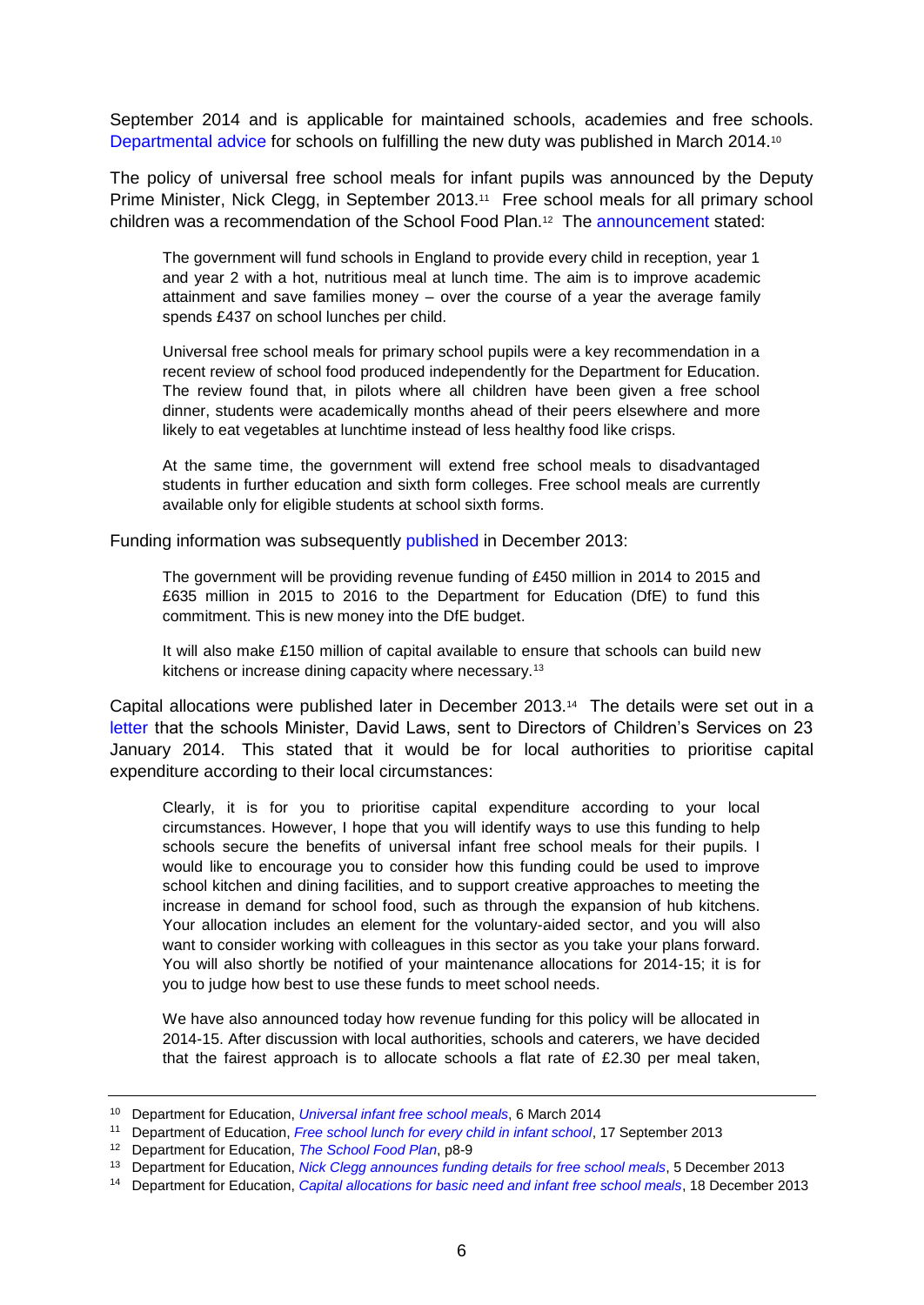based on actual take-up by newly eligible infant pupils which will be measured in the Schools Census from next year. In addition, we recognise that some smaller schools will face particular challenges. We will therefore be providing transitional funding totalling £22.5million in 2014-15 for small schools, which will be provided before the start of the new academic year.

The Secretary of State and the Schools Minister also sent a [letter](https://www.gov.uk/government/uploads/system/uploads/attachment_data/file/274874/MINISTERIAL_LETTER_TO_PRIMARY_HEADTEACHERS_-_UNIVERSAL_INFANT_FREE_SCH....pdf) directly to all primary headteachers about this policy. This stated that:

We appreciate that you may have concerns about the logistical challenges of feeding more children: everything from managing longer queues to adapting your dining area or kitchen. The pilot projects showed that, with commitment on all sides and good planning, none of these challenges are insurmountable. But we would like to reassure you that we are making available a package of help and advice targeted at those schools that will need it most. We will announce the full details of this package shortly.

We have allocated significant new funding to support this policy – over £1billion between 2014 and 2016, including £150million of capital funding in 2014-15 to improve kitchen and dining facilities. The details of this capital funding were published before Christmas and can be accessed [\[on gov.uk\]](https://www.gov.uk/government/publications/capital-allocations-for-basic-need-and-infant-free-school-meals)

We have also announced today how revenue funding for this policy will be allocated in 2014-15. After discussion with schools, caterers and local authorities, we have decided that the fairest approach is to allocate schools a flat rate of £2.30 per meal taken, based on actual take-up by newly eligible infant pupils, which will be measured in the Schools Census from next year. In addition, we recognise that some smaller schools will face particular challenges. We will therefore be providing transitional funding totalling £22.5million in 2014-15 to small schools, which will be provided before the start of the new academic year. More details will be made available shortly**.**

Every school is different. No-one knows the individual circumstances of your school better than you, the headteacher. In addition, the role of headteachers in creating a culture and ethos around school food was crucial for the success of the universal free school meal pilots. We would therefore urge you to start as soon as possible to consider the implications of this policy for your school, such as renegotiating existing catering contracts, and how you plan to deliver it.

In doing so, you should bear in mind that the introduction of free school meals for infants is likely to lead to greater take-up of school meals in other year groups too. You might therefore want to future-proof your plans so that your school is well placed to respond to any future further increase in take-up.

Additional capital funding will be made available for academies and free schools though the Academies Capital Maintenance Fund.

The following PQ response provides information on the implementation of the policy:

**John Glen:** To ask the Secretary of State for Education what steps his Department is taking to ensure that all schools can provide free school meals for infant children by September 2014. [198708]

**Mr Laws:** The Government is providing substantial funding to enable schools to offer free meals to all infant pupils from September 2014, including over £1 billion additional revenue funding over the two years 2014 to 2016 and £150 million capital funding in 2014-15. The revenue funding includes transitional funding to small schools, worth a minimum of £3,000, which qualifying schools will be able to use to help them overcome delivery challenges.